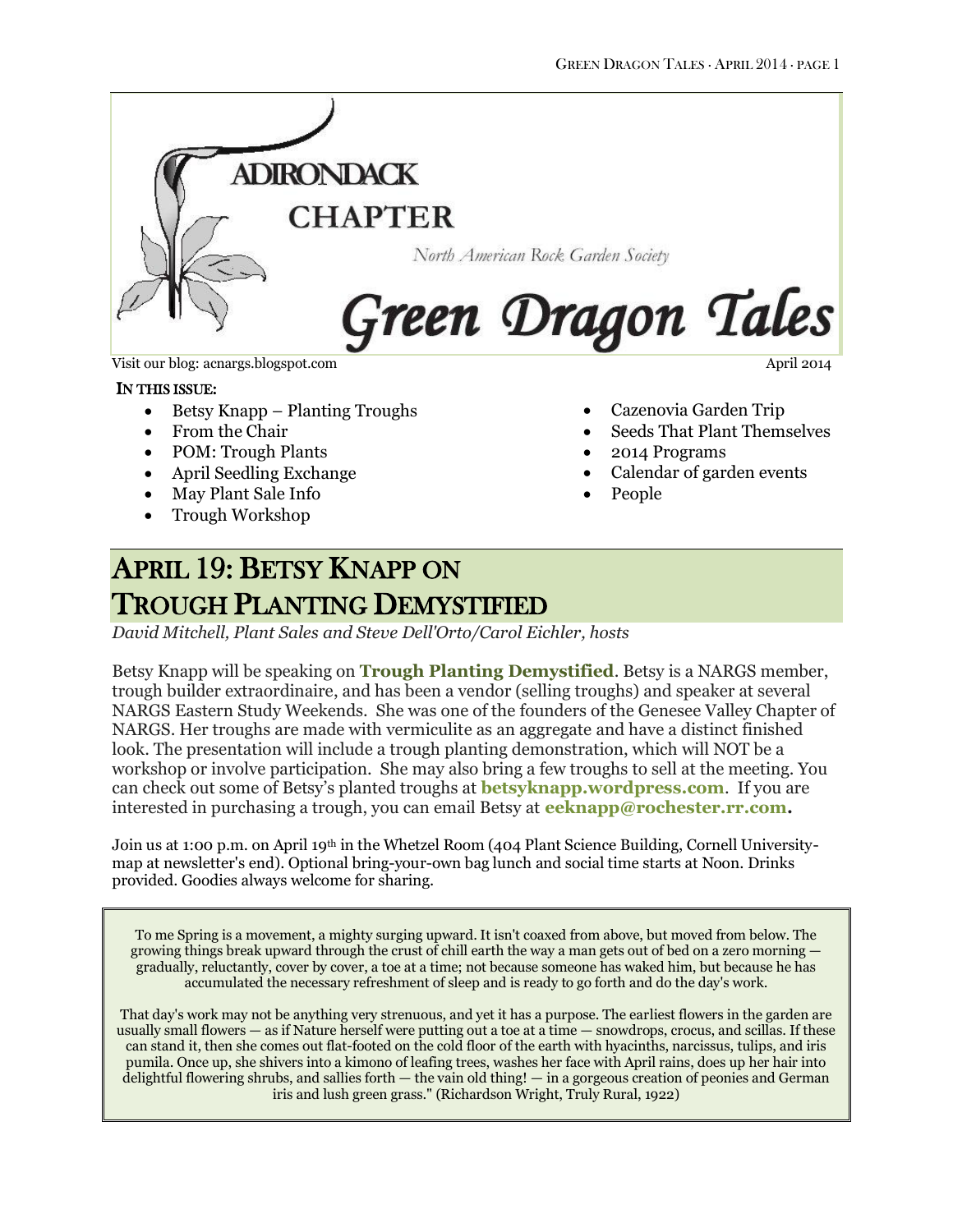# FROM THE CHAIR

## *Carol Eichler*

If Harvey Wrightman's beautiful little plants didn't get you excited about the growing season, then surely our April meeting will. Besides offering Plants-of-the-Month from Laporte Avenue Nursery in Colorado and our annual seedling exchange, Betsy Knapp will be coming from Rochester to inspire us to build and plant more troughs. Her talk is quite timely since in May we'll be holding a trough-building workshop. This newsletter contains details about all of this and more.

I for one got my Seed Exchange seeds started late (a little trip to Costa Rica got in the way) but fortunately 8 species have already germinated. Maybe there will be even more by our April meeting.

I'm trying to be patient but the calendar is playing tricks with my mind. Spring conjures up images of early blooming bulbs in my garden and an occasional shirt-sleeve day – neither of which I've experienced yet (as I write this column on the first day of spring).

The two weeks I spent in Costa Rica are now just a memory. It's amazing how quickly I acclimated to temperatures in the 80's and 90's (without much thought to the weather I had left back here). Many of the flowering plants I saw there were familiar, because we grow them as houseplants or potted annuals. So my parting thoughts are to share with you a few photos of that wonderful trip. There is one below and one at the end of the newsletter. Enjoy!



**Carol**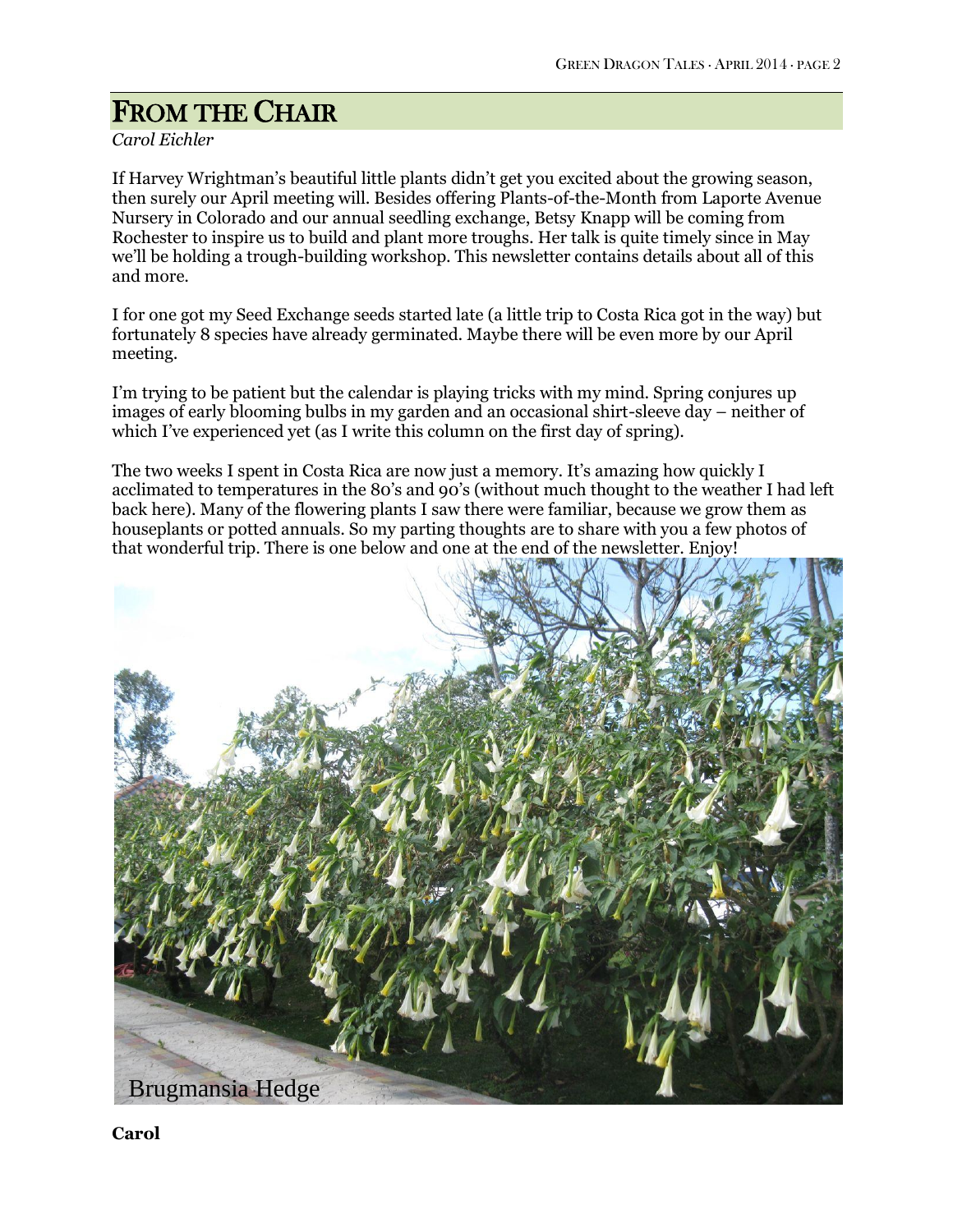# PLANT OF THE MONTH: TROUGH PLANTS FROM LAPORTE AVENUE NURSERY

#### *John Gilrein*

Our April 2014 POM is a collection of trough plants (with a few exceptions) from **[Laporte](http://www.laporteavenuenursery.com/)  [Avenue Nursery](http://www.laporteavenuenursery.com/)** in Fort Collins, CO. These are all short to very short plants.

One advantage of growing plants in troughs is that it's easy to create a special soil mix for a small environment like a trough. It does not require the tremendous investment that a new rock garden requires, which might potentially require yards of gravel, sand, and tons of rock. For a special trough soil mix, one could simply use bagged sand and gravel. Try for a coarse sand rather than fine sand.

The plants that are content with good drainage (GD) are a better bet for anyone who does not have rock garden or scree conditions, and is not planning on purchasing a plant for a trough.

Regarding sun exposure for Lewisias and Saxifrages: though these might grow in sunny areas in the mountains, they need partial shade in gardens. The higher temperatures and humidity in our low elevation gardens can be stressful; compensation by providing partial shade is recommended. The Lewisias would benefit from minimal summer watering but not getting parched; protection from some winter wetness would be a good idea in a trough also.

| Plant                              | Trough    | Sun       | Soil        | Flower       |
|------------------------------------|-----------|-----------|-------------|--------------|
|                                    | Plant     | exposure  | <b>Type</b> | color        |
| Aquilegia saximontana              | possibly? | S/PS      | RG/G        | blue         |
|                                    |           |           | D           | violet/white |
| Arenaria 'Wallowa Mountains        | yes       | S         | RG/S        | white but    |
|                                    |           |           | $\mathbf C$ | sparse       |
| Armeria trojana                    | yes       | S/PS      | RG          | pink         |
| Cyclamen purpurascens              | ⋇         | <b>PS</b> | GD/W        | rose         |
| Dianthus 'Nyewood Cream'           | no        | S         | RG          | cream aging  |
|                                    |           |           |             | to pale pink |
| Hosta minima                       | yes       | PS/SH     | W           | lavender     |
| Lewisia longipetala 'Little Mango' | yes       | <b>PS</b> | RG/S        | yellow/      |
|                                    |           |           | C           | orange       |
| Lewisia longipetala 'Little Peach' | yes       | <b>PS</b> | RG/S        | peach pink   |
|                                    |           |           | C           |              |
| Saxifraga anglica 'Cranbourne'     | yes       | <b>PS</b> | RG          | pink         |
| Saxifraga irvingii 'Jenkinsiae'    | yes       | <b>PS</b> | RG          | pink         |

Key to growing conditions:  $S = \text{sun}$ PS = part sun  $SH = shade$ RG = rock garden soil SC= scree GD= good drainage  $W =$  woodland \* Listed as a trough plant, but I would not recommend it.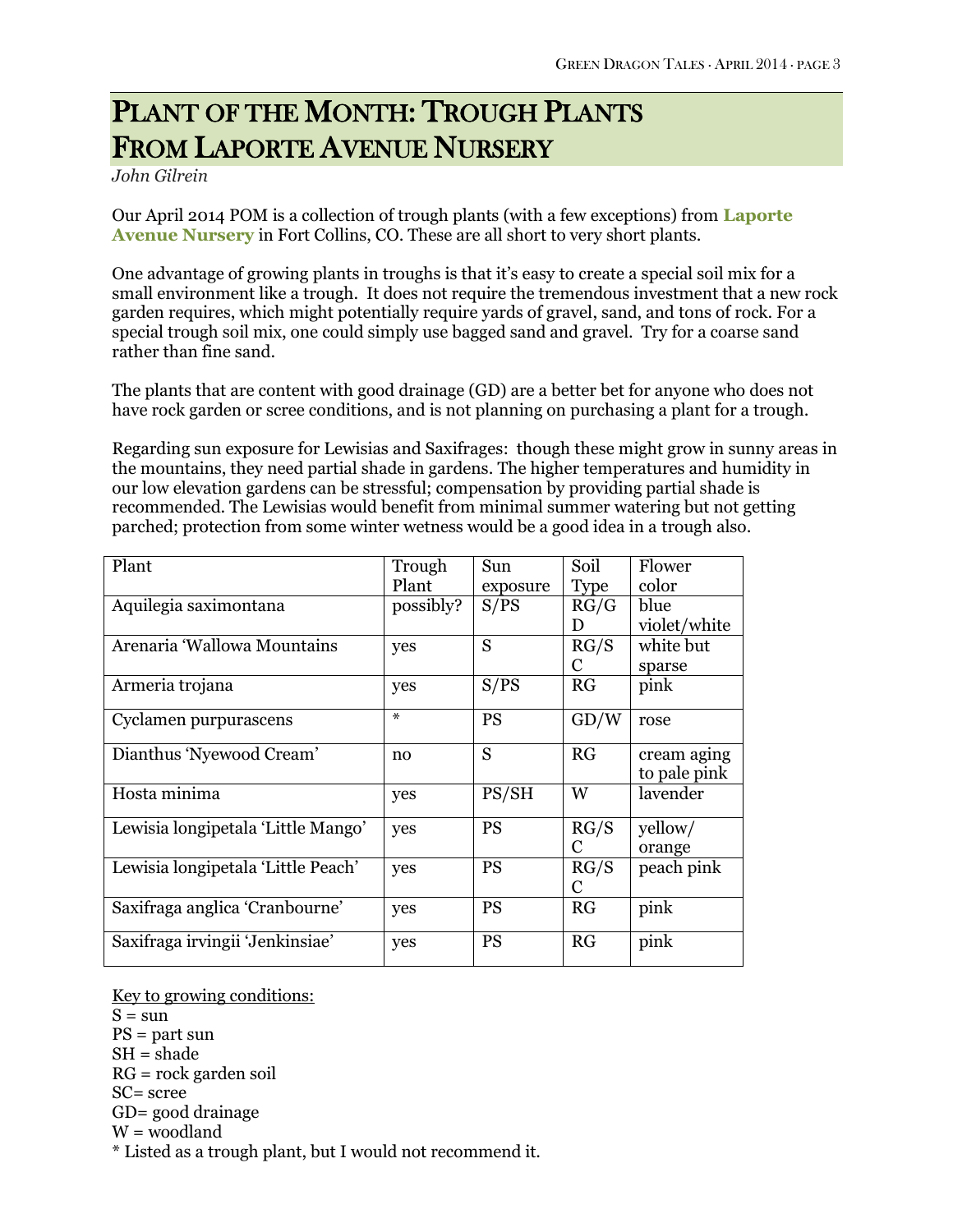Plant of the Month is a member benefit, partially subsidized by your dues, to provide additional encouragement to attend meetings and expand the horizons of our members. The goal is to coordinate the plant of the month to the meeting topic, though sometimes that is not possible. Please send suggestions for Plant of the Month to John Gilrein.



To northern gardeners, this time of year is full of anxious pleasure. Even as they daydream about the botanical pleasures of June and July, ordinary mortals find themselves nearly defeated by the gardening deadlines that pass so swiftly in March. Extraordinary mortals--whose seeds arrived two months ago, whose windows are now full of seedlings, and who are ready to sow peas and carrots the instant the soil thaws--will suffer torments of their own when the perfections they're planning somehow fail to germinate or blossom. A garden is just a way of mapping the strengths and limitations of your personality onto the soil. It would be too much to bear if nature didn't temper a gardener's ambition or laziness with her own unsolicited abundance. ~ Verlyn Klinkenborg, *The Rural Life*, p.33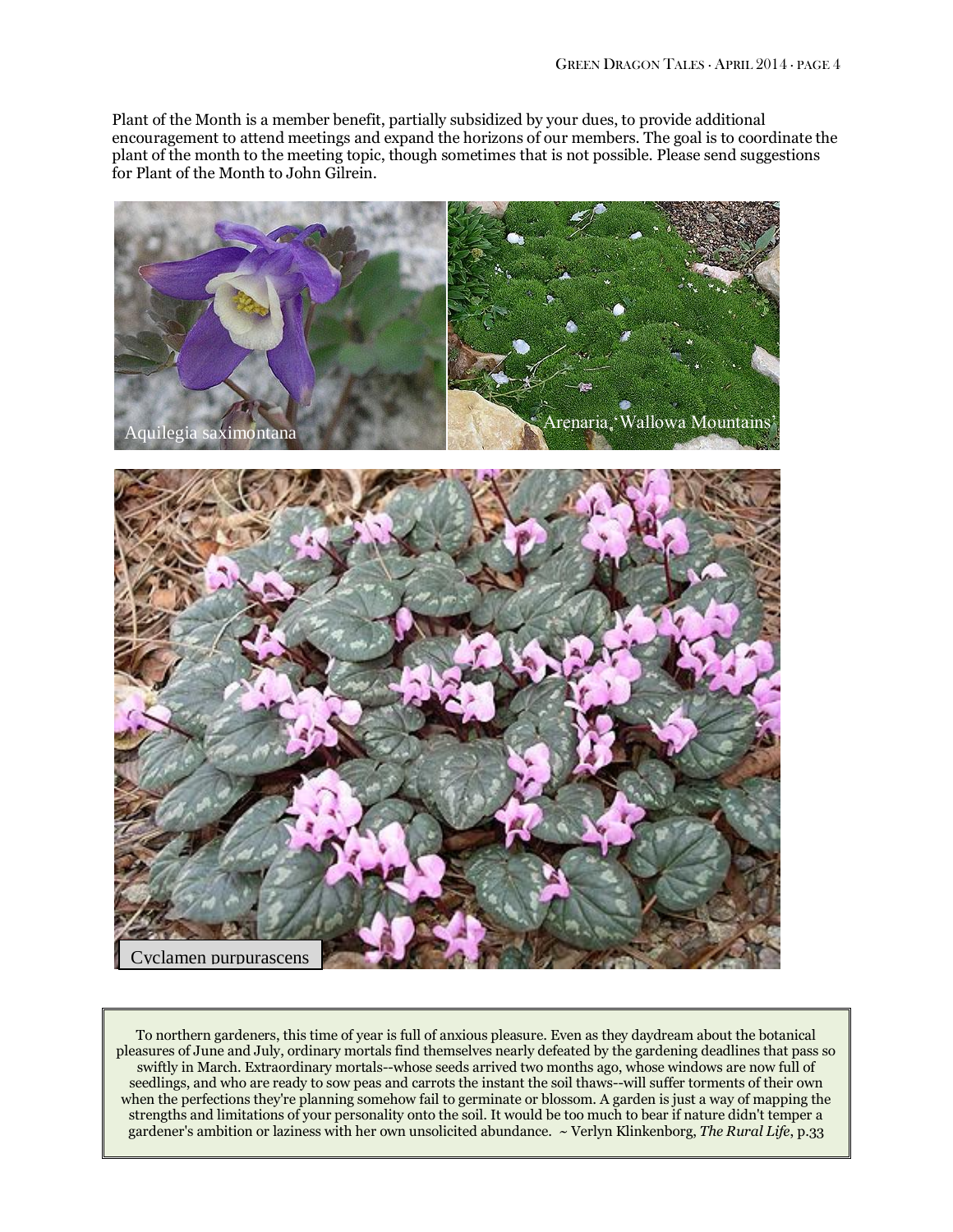# APRIL SEEDLING EXCHANGE

### *David Mitchell*

The seedling exchange will take place at our April meeting. Bring in your seedlings to share. I'll have labels and plastic baggies on hand. Seedlings are free to members as a benefit of their Chapter membership. Potted divisions will also be accepted and priced for sale or held for the May plant sale. There may even be a bidding table if we get something special!

I'm hoping the seedlings will find good homes and that some will show up on our tables at the May and August plant sales. The seedling exchange is a great way to learn about germination techniques and experiences in growing them on.

Pot up your divisions now for the May plant sale. Please use only soilless potting mix and remember to label every pot.

## MAY MEANS IT'S PLANT SALE TIME

*David Mitchell*

The May plant sale will return to the Ithaca High School on May 17. Sale hours are 9:00 a.m. to 2:00 p.m. It may be a bit early to dig plants now but once the warmer weather arrives plants will be popping out of the ground and ready to divide for our sale table. We'll be there and so will many nurseries from around the area.

Set up is Friday around 4 p.m. to 7 p.m. and Saturday beginning at 8 a.m. Arrive early Saturday to drop off plants and help complete the setup. Our booth will be located indoors, exact location to be determined. This year we're asking volunteers to sign up for time slots before the sale. Though this is not a requirement to volunteer, it helps us spread the workload. We'll have a signup sheet at the next meeting or you can email me, David Mitchell, at **[dwm23@cornell.edu](mailto:dwm23@cornell.edu)** to state availability. We need Friday set-up help, final Saturday setup (8-9), sales people every hour (especially the 9-10 rush), and clean-up at 2.

Remember to pot your plants in soilless mix and to label each pot in advance (Latin name preferred). I'll bring labels to the April meeting and will have them on hand at the sale setup (though it's preferable, if possible, to label your plants before sale day).

My driveway is available for drop offs any time before the day of the sale if you can't make it to the high school Friday or Saturday morning. The driveway is on the Washington Street side of the corner of Washington and Esty Streets (402 Esty Street). My phone number is **[\(607\) 342-](tel:%28607%29%20342-3660) [3660](tel:%28607%29%20342-3660)** should you have any questions about the sale. Tompkins County Cooperative Extension can be reached at **[\(607\) 272-2292](tel:%28607%29%20272-2292)** or **[visit the plant sale website](http://ccetompkins.org/garden/spring-plant-sale)**.

Members receive a 25% discount on their purchases from our table. We'll have a current membership list and 2014 membership forms on hand in case you have not yet renewed for the 2014 calendar year or want to join for the first time. so you may do so at the time of your purchase.

## TROUGH WORKSHOP MAY 31 – SIGN UP NOW!

*Mary Stauble*

We are planning a Trough Workshop on May 31st from 10am to 4 pm at the Stark/Stauble garden in Lansing. We will be building standard hypertufa toughs with the Hi Sand mix that was most popular at the last workshop. The cost of wet hypertufa will be \$0.60 per quart. This is \$0.24/qt less than the last workshop due to the gift of former member Robin Bell's supply of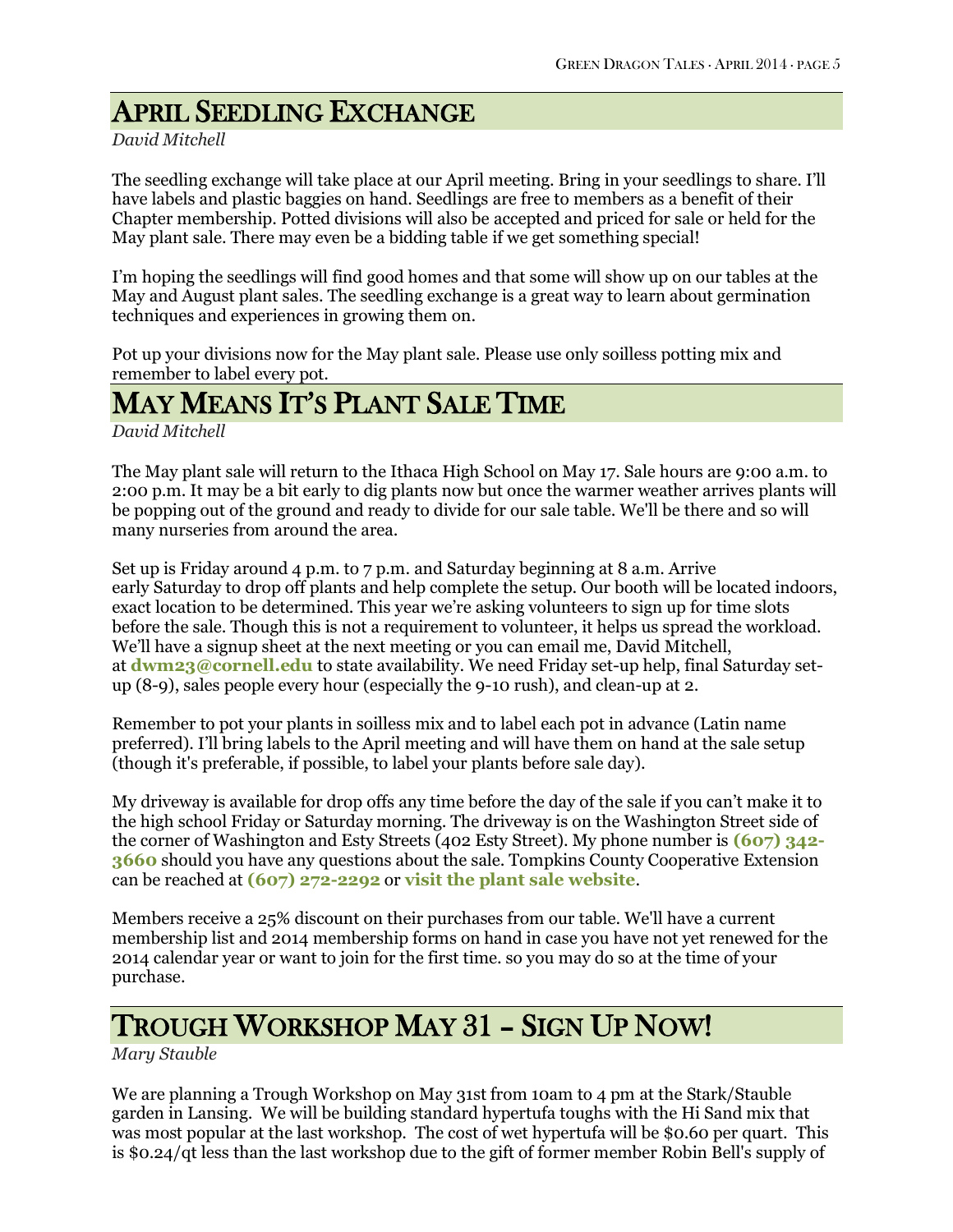liquid acrylic. The largest trough at the last workshop required 31 quarts. Most troughs were 5 to 10 quarts. Troughs less than 1 foot can use 1" thick walls. 12" to 24" troughs should use 1 1/2" walls and larger troughs should use 2" walls.

If you plan to come, please sign up at an ACNARGS meeting or e-mail Mary at **[mes2@cornell.edu](mailto:mes2@cornell.edu)**. When you sign up please estimate how many quarts of wet hypertufa you will need and indicate when you plan to arrive. We hope attendees will spread out over the 6 hour period to prevent congestion.

## YOU NEED TO BRING STUFF

Building troughs is messy and the mix can burn your skin, so wear old clothes and bring rubber gloves. Small troughs can be built over forms while larger troughs should be built inside a form with sloping walls to prevent collapse. If you want to build a large trough with vertical walls, use inside and outside forms. Don't forget to bring a board covered with a sheet of plastic so that you can move your wet trough(s). Plan to use a plastic bag to cover your trough to keep it moist. We'll have tables under a tent on the front lawn so a light rain shouldn't be a problem. You can bring a lunch and eat on the beach. We will supply finger food on toothpicks (your hands will be dirty) and drinks.

Remove the trough from its form after 24 hours. The hypertufa will still be soft and you can use a wire brush and tools to texture its surface or sandpaper to smooth it. Keep the hypertufa damp by sealing it inside a plastic bag and let it cure for several weeks in a shady spot. Then leave it outside in the rain to reduce its' alkalinity before planting.

**Directions:** From 34B in Lansing turn onto Algerine Rd. (towards the lake). After 1 mile turn right on Cedar Cove Rd. Cedar Cove is a private gravel road. There's a small sign set back from the road. Follow Cedar Cove for 1 mile, going right at the two forks. When you're near the lake, look for our green roof and the low Stark/Stauble sign at the top of our driveway.

## CAZENOVIA GARDEN TRIP JUNE 7

*Terry Humphries*

It's a date! We are in the process of arranging a day of garden tours in the Cazenovia area for June 7, anchored around Graham Egerton's gardens.

Graham moved to upstate New York from Baltimore about 15 years ago. An avid (and determined) gardener for many years (he commuted from Baltimore to Philadelphia once a week for years to take horticulture classes at the Barnes Arboretum!! ), he despaired about leaving his treasured plants behind, so he trucked them north. Graham had long doubted the veracity of zone designations for many plants, suspecting that speculative hardiness information gets passed and becomes cited as truth. The bet paid off and years later he has a wide variety of unusual plants worth visiting. You will want to have a notebook in hand!

Be sure to mark your calendar now for his must-see gardens and more.

# SEEDS THAT PLANT THEMSELVES

*Nari Mistry*

Folks, you might enjoy this from *Science* magazine, Mar.14, online. **[This video](http://bcove.me/wrekrasy)** illustrates the action.

## MUSCLES FOR PLANTS:

Plants lack muscles, but findings presented at the symposium showed that for some, surface tension can substitute. "When there's a change in surface tension, you get motion," explains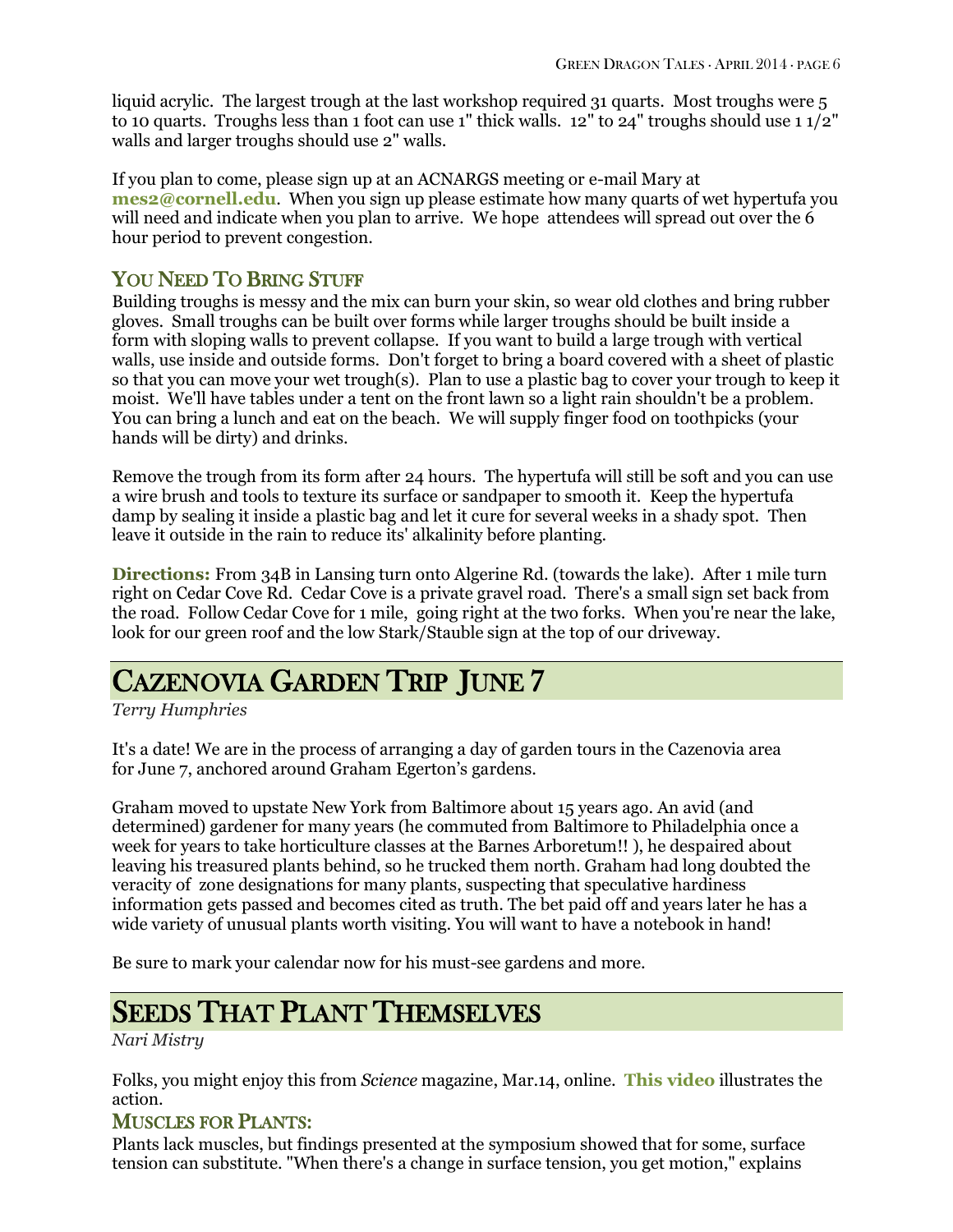Rachel Levy, a mathematician at Harvey Mudd College in Claremont, California. "It creates motion in ways you don't expect."

Consider *Erodium*, a group of flowers whose fruit resemble a bird beak. Inside that beak, each seed develops a centimeter-long awn—a rodlike "tail" that serves two purposes. Initially, inside the fruit, the awn is stretched out. When the fruit dries and cracks open, the freed awn spontaneously coils, releasing its stored energy and sending the seed a half-meter from the parent plant. After the seed lands, the awn winds up during the day and unwinds at night, screwing the seed into the ground bit by bit—a millimeter or so a day.

Kim has found that surface tension drives the process. Normally, surface tension causes water droplets to ball up to minimize the air-water interface, he explains. But when those droplets meet a surface that has a greater attraction for the molecules of water than water itself, they will spread out and wet it. He found that the awns of *Erodium* and of *Pelargonium*, another group of plants with self-burying seeds, consist mostly of fibers of lignin and pectin, both water-loving molecules. At times of day when humidity is high, the fibers quickly absorb moisture. "The wet tissues swell and become straight from [an] initially dry, coiled configuration," Kim explains. When humidity drops, the fibers dry out, the tissues shrink, and the awn coils up again.

Kim mounted seeds from both groups of plants onto a force sensor and increased the humidity to measure the force they generated as they tried to uncoil. He also tested the burying potential of the force by watching awns drive their seeds into "soils" of glass beads of different sizes. The force "is just enough to dig into the soil," Kim reported in January.

# 2014 PROGRAM PLANS

*Mark your calendars! Unless otherwise specified, all local events start with a brown bag lunch at noon with the program following at 1 pm, and take place at the Whetzel Room, 404 Plant Science Building, Cornell University, Ithaca, NY (see map on the last page).*

**April 19:** Betsy Knapp, Trough Planting Demystified **May 17:** look for us at the Ithaca Garden Fair and Plant Sale at the Ithaca High School. Members get a 25% discount! Plan on volunteering for part of your visit. **August 16:** Members-only plant sale and picnic. **September 20:** Judy Glattstein, topic to be determined **October 18:** Mike Kintgen, Rock Gardening, and Alpines of Colorado and Wyoming **November 8:** John Gilrein, A Tour of Newfoundland

Details as we learn them will be included in future newsletters, our blog, **[acnargs.blogspot.com](http://acnargs.blogspot.com/)**, and our Facebook page, **[http://www.facebook.com/acnargs](http://acnargs.blogspot.com/)**.

## CALENDAR OF GARDEN EVENTS

**Spring Into Gardening***,* Sat. March 29, 9am-4pm, TCCE, one day-event on the theme of Gardening and Climate Change: complete schedule coming soon

**Worm Composting Class**, Sat. March 29, time TBA, TCCE

**Restoring Neglected Apple Trees***,* Sun. March 30, 1-4 pm, Akiva Silver, Twisted Tree Farm, register at **[akivasilver@yahoo.com](mailto:akivasilver@yahoo.com)**

## **APRIL:**

**Great Trees for Your Landscape***,* Wed. April 2, 6:30-8:30 pm, Pat Curran, TCCE **Garden Conservancy Open Gardens**, Hitch Lyman's Snowdrops April 5, 10-4, See Garden Conservancy website for details.

**Citizen Pruner Training**, Mon. April 7, 21, and 28, 7-8:30 pm, TCCE, see Earthkeeper for details **AgStravaganza!** Sat. April 5, 10-3, see Earthkeeper for details

**High-Density Crops for Your Garden,** Tues. April 8, 6:30-8:30 pm, TCCE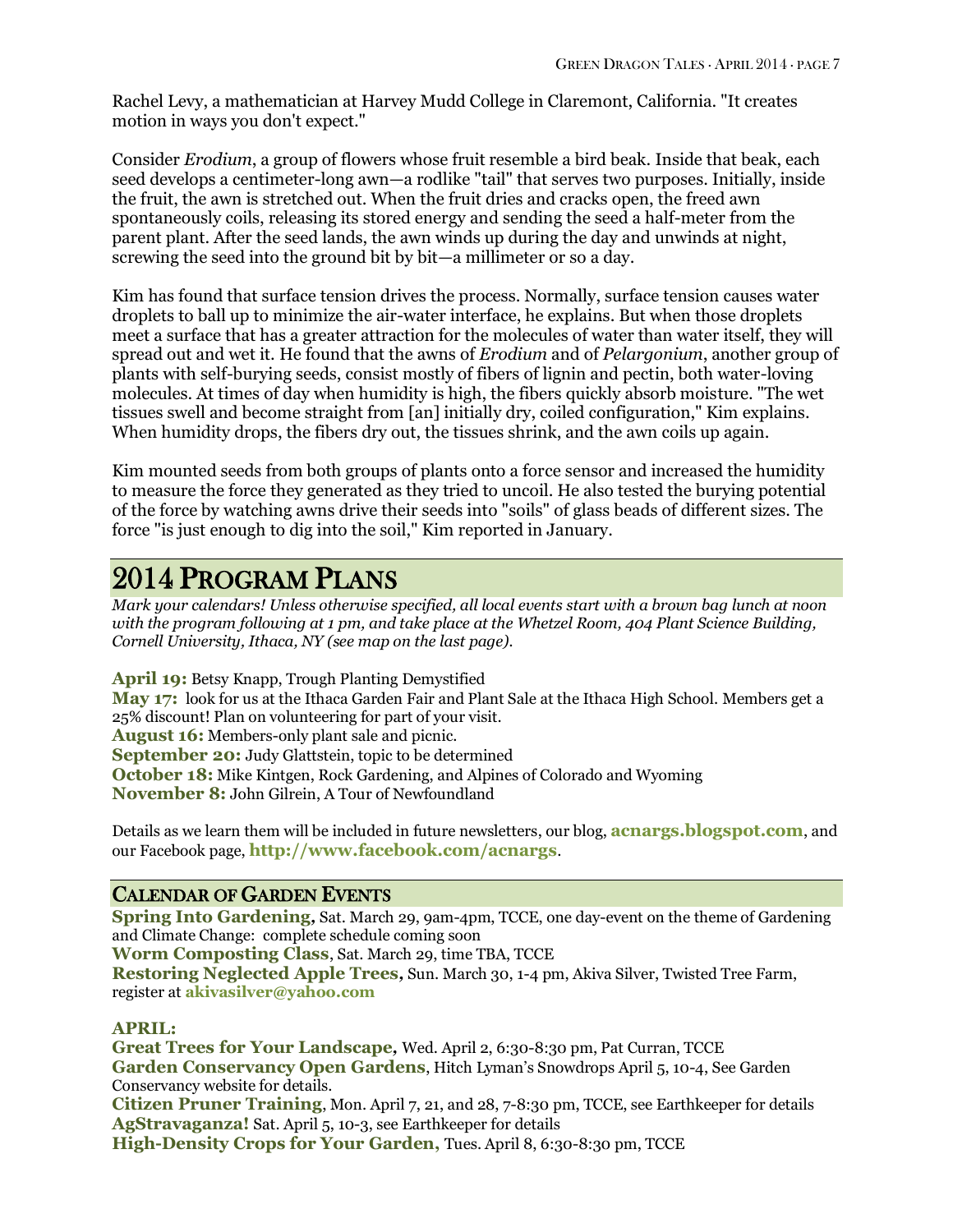**Insect Pests in the Home, and How to Cope!** Tues. April 15, 6:30-8:30 pm, Carolyn Klass, **TCCE "Giving" Trees**, Akiva Silver , Wed. April 16, 7pm, Finger Lakes Native Plant Society, Unitarian Church Annex, 2nd floor **Trough Planting Demystified**, Betsy Knapp, Sat. April 19, 1 pm, Adirondack Chapter of the North American Rock Garden Society, Wetzel Rm., Plant Sci. Bldg., Cornell **Beautiful Shrubs & Vines,** Mon. April 21, 6:30-8:30 pm, Pat Curran, TCCE **Grow Your Own Spuds***,* Thurs. April 24, 6:30-8:30 pm, 4H Acres **Earth Day**, date TBA **Compost Fair & 4-H Duck Race**, Sun. April 27, 12-4pm, TCCE

**MAY:**

**Keeping Critters out of Your Garden***,* Thurs. May 1, 6:30-8:30 pm, 4H Acres **Gorgeous Perennials for Your Garden***,* Tues. May 6, 6:30-8:30 pm, Pat Curran, TCCE **Dividing Daylilies & Other Perennials***,* Wed. May 7, 6:00-8:00 pm, Pat Curran, TCCE

**>>Garden Fair Plant Sale, Sat. May 17, 9am-2pm – SAVE THE DATE!!!<<**

**Discovering New Life in Great Smoky Mountains National Park***,* Wed. May 21, 7pm, Finger Lakes Native Plant Society, Unitarian Church Annex, 2nd floor

**GARDEN SHOWS/EVENTS in 2014:**

**CNY in Bloom**, Syracuse, no show in 2014

**Philadelphia Flower Show**, March 2-9, 2014

**Gardenscape Flower Show**, Rochester: No show again this year; sale of the Henrietta Dome dragged on long enough that no show could be planned for 2014

**Plantasia Garden & Landscape Show**, March 20-23, 2014, Fairgrounds Event & Expo Center in Hamburg, NY

**Lilac Festival**, Rochester NY, May 9-18, 2014

**Southern Cayuga Garden Club Garden Tour** (King Ferry area), Sun. June 8, 2014, 1-5 pm (starts at King Ferry Winery with a free tasting with ticket)

**Dryden Open Gate Garden & Art Tour**, Sat. Aug. 16, 9am-2pm (5 gardens for \$5)

**Gathering of Gardeners**, Sat. Sept. 13, 2014, David Culp and Elizabeth Licata, speakers

#### RESPONSIBLE PEOPLE/2014 BOARD MEMBERS

*If you want to volunteer, we'd love to hear from you!* Chair: Carol Eichler, **[carolithaca@gmail.com](mailto:carolithaca@gmail.com)** Program: John Gilrein, **[basecamp@alum.syracuse.edu](mailto:basecamp@alum.syracuse.edu)** Program Committee Members: Nari Mistry, **[nbm2@cornell.edu](mailto:nbm2@cornell.edu)** Secretary: Mary Stauble, **[mes2@cornell.edu](mailto:mes2@cornell.edu)** Treasurer: BZ Marranca, **[mmm10@cornell.edu](mailto:mmm10@cornell.edu)** Plant Sales Chair: David Mitchell, **[dwm23@cornell.edu](mailto:dwm23@cornell.edu)** Plant Sales Committee Members: Michael Loos, BZ Marranca Plant of the Month: John Gilrein, **[basecamp@alum.syracuse.edu](mailto:basecamp@alum.syracuse.edu)**, Karen Hansen Membership: Mary Stauble, **[mes2@cornell.edu](mailto:mes2@cornell.edu)** New Member Hospitality: Terry Humphries, **terryh@workingsolutionsrome.org** Newsletter Editor: Kathy Purdy, **[kopurdy@gmail.com](mailto:kathy@coldclimategardening.com)** Newsletter Assistant: Pat Curran, **[pc21@cornell.edu](mailto:pc21@cornell.edu)** Webmaster, Program Tech: Craig Cramer, **[cdcramer@gmail.com](mailto:cdcramer@gmail.com)**